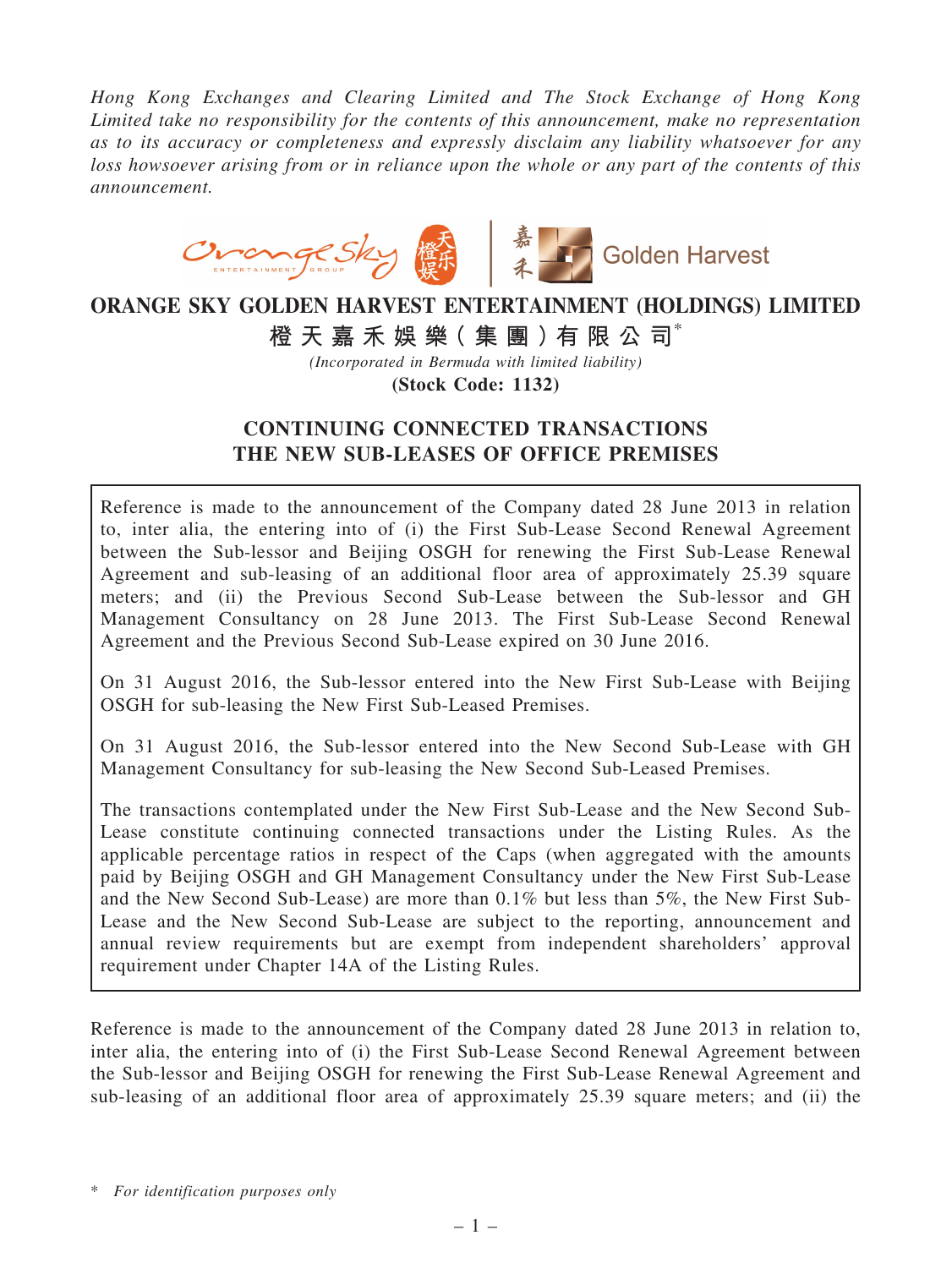Previous Second Sub-Lease between the Sub-lessor and GH Management Consultancy on 28 June 2013. The First Sub-Lease Second Renewal Agreement and the Previous Second Sub-Lease expired on 30 June 2016.

The Board announces that on 31 August 2016, the Sub-lessor entered into (i) the New First Sub-Lease with Beijing OSGH for sub-leasing the New First Sub-Leased Premises, namely a portion of the second floor of House No. 3 situated at No. 1 Anjialou, Xiaoliangmaqiao Ave, Chaoyang District, Beijing, the PRC with a total floor area of approximately 6.75 square meters ; and (ii) the New Second Sub-Lease with GH Management Consultancy for sub-leasing the New Second Sub-Leased Premises, namely a portion of the second floor of House No. 3 situated at No. 1 Anjialou, Xiaoliangmaqiao Ave, Chaoyang District, Beijing, the PRC with a total floor area of approximately 993.57 square meters. The New First Sub-Lease and the New Second Sub-Lease constitute continuing connected transactions under the Listing Rules. The principal terms of the New First Sub-Lease and the New Second Sub-Lease are as follows:

## PRINCIPAL TERMS OF THE NEW FIRST SUB-LEASE AND THE NEW SECOND SUB-LEASE

### (1) The New First Sub-Lease

| Date:           | 31 August 2016                                                                                                                                                                                                                                                                                                             |
|-----------------|----------------------------------------------------------------------------------------------------------------------------------------------------------------------------------------------------------------------------------------------------------------------------------------------------------------------------|
| Parties:        | The Sub-lessor, as sub-lessor                                                                                                                                                                                                                                                                                              |
|                 | Beijing OSGH, as sub-lessee                                                                                                                                                                                                                                                                                                |
| Premises:       | A portion of the second floor of House No. 3 situated at No. 1<br>Anjialou, Xiaoliangmaqiao Ave, Chaoyang District, Beijing,<br>the PRC with a total floor area of approximately 6.75 square<br>meters.                                                                                                                    |
|                 | The premises form part of the property (with total floor area of<br>approximately 7,890.17 square metres) at the same location<br>leased by the Sub-lessor from a third party independent of the<br>Company and its connected persons under a master lease for a<br>term of eighteen years commencing from 1 January 2008. |
| Term:           | Three years commencing from 1 September 2016 and expiring<br>on 31 August 2019 (both dates inclusive)                                                                                                                                                                                                                      |
| Rental and      | Rental:                                                                                                                                                                                                                                                                                                                    |
| management fee: | RMB6.3 per square meter per day (exclusive of management<br>fee and utility fees), total rental amounted to RMB46,564.88<br>(equivalent to approximately HK\$54,015.26); and                                                                                                                                               |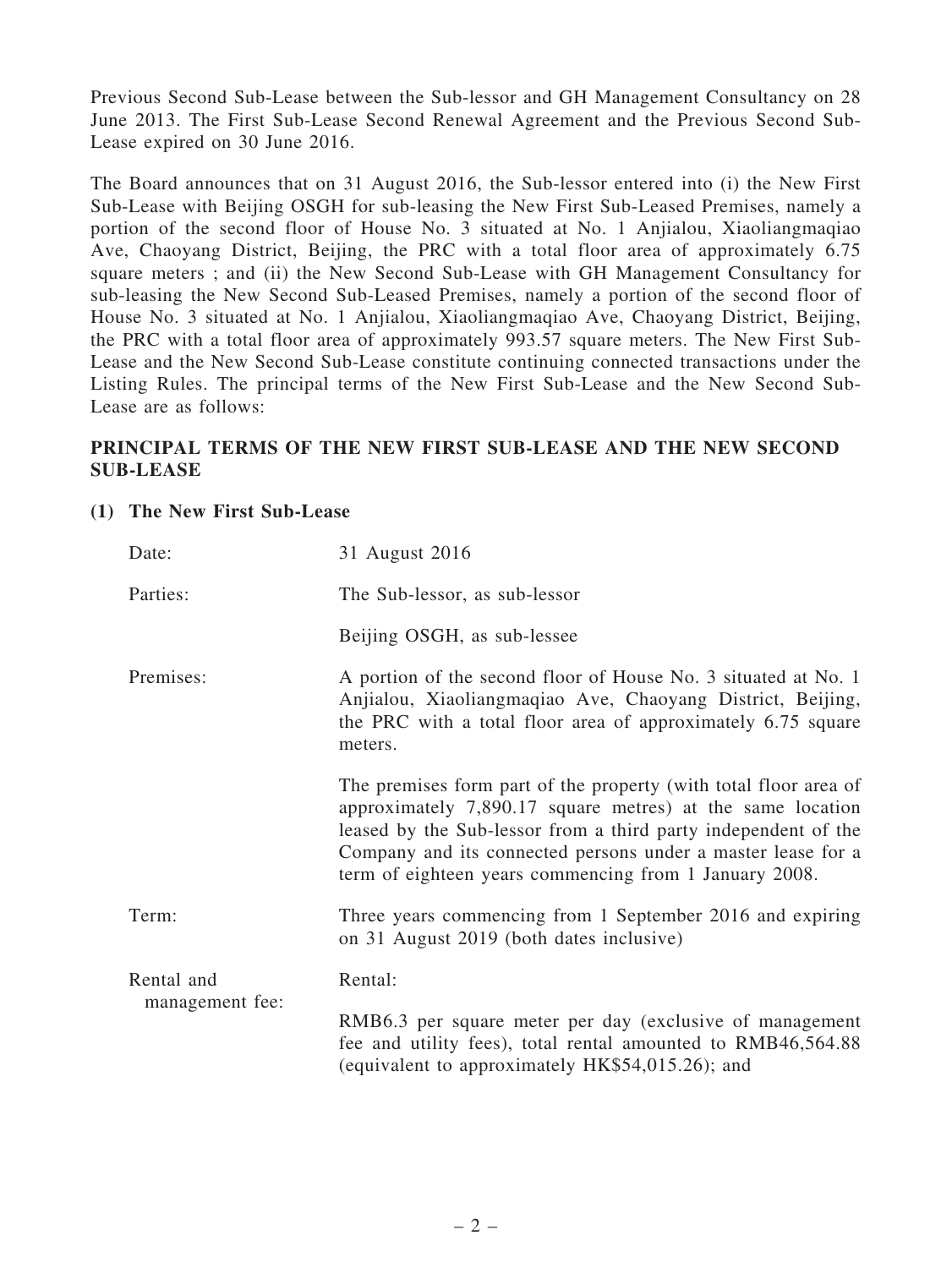Management fee:

RMB0.7 per square meter per day, total management fee amounted to RMB5,173.88 (equivalent to approximately HK\$6,001.70).

The rental and management fee shall be paid by Beijing OSGH to the Sub-lessor on a quarterly basis. The initial rental (being the rental amounting to RMB5,188.05 (equivalent to approximately HK\$6,018.14) for the period from 1 September 2016 to 31 December 2016) and the initial management fee (being the management fee amounting to RMB576.45 (equivalent to approximately HK\$668.68) for the period from 1 September 2016 to 31 December 2016) shall be paid in lump sum by Beijing OSGH to the Sub-lessor after signing of the New First Sub-Lease. Thereafter, rental and management fee for each succeeding quarter shall be paid by Beijing OSGH to the Sub-lessor before the last ten (10) days of each quarter.

Usage: The premises shall be used as office

Others: Beijing OSGH shall have the priority right to continue to sublease the New First Sub-Leased Premises upon expiry of the New First Sub-Lease.

### (2) The New Second Sub-Lease

| Date:     | 31 August 2016                                                                                                                                                                                                                                                                                                               |
|-----------|------------------------------------------------------------------------------------------------------------------------------------------------------------------------------------------------------------------------------------------------------------------------------------------------------------------------------|
| Parties:  | The Sub-lessor, as sub-lessor                                                                                                                                                                                                                                                                                                |
|           | GH Management Consultancy, as sub-lessee                                                                                                                                                                                                                                                                                     |
| Premises: | A portion of the second floor of House No. 3 situated at No. 1<br>Anjialou, Xiaoliangmaqiao Ave, Chaoyang District, Beijing,<br>the PRC with a total floor area of approximately 993.57<br>square meters.                                                                                                                    |
|           | The premises form part of the property (with a total floor area<br>of approximately 7,890.17 square meters) at the same location<br>leased by the Sub-lessor from a third party independent of the<br>Company and its connected persons under a master lease for a<br>term of eighteen years commencing from 1 January 2008. |
| Term:     | Three years commencing from 1 September 2016 and expiring<br>on 31 August 2019 (both dates inclusive)                                                                                                                                                                                                                        |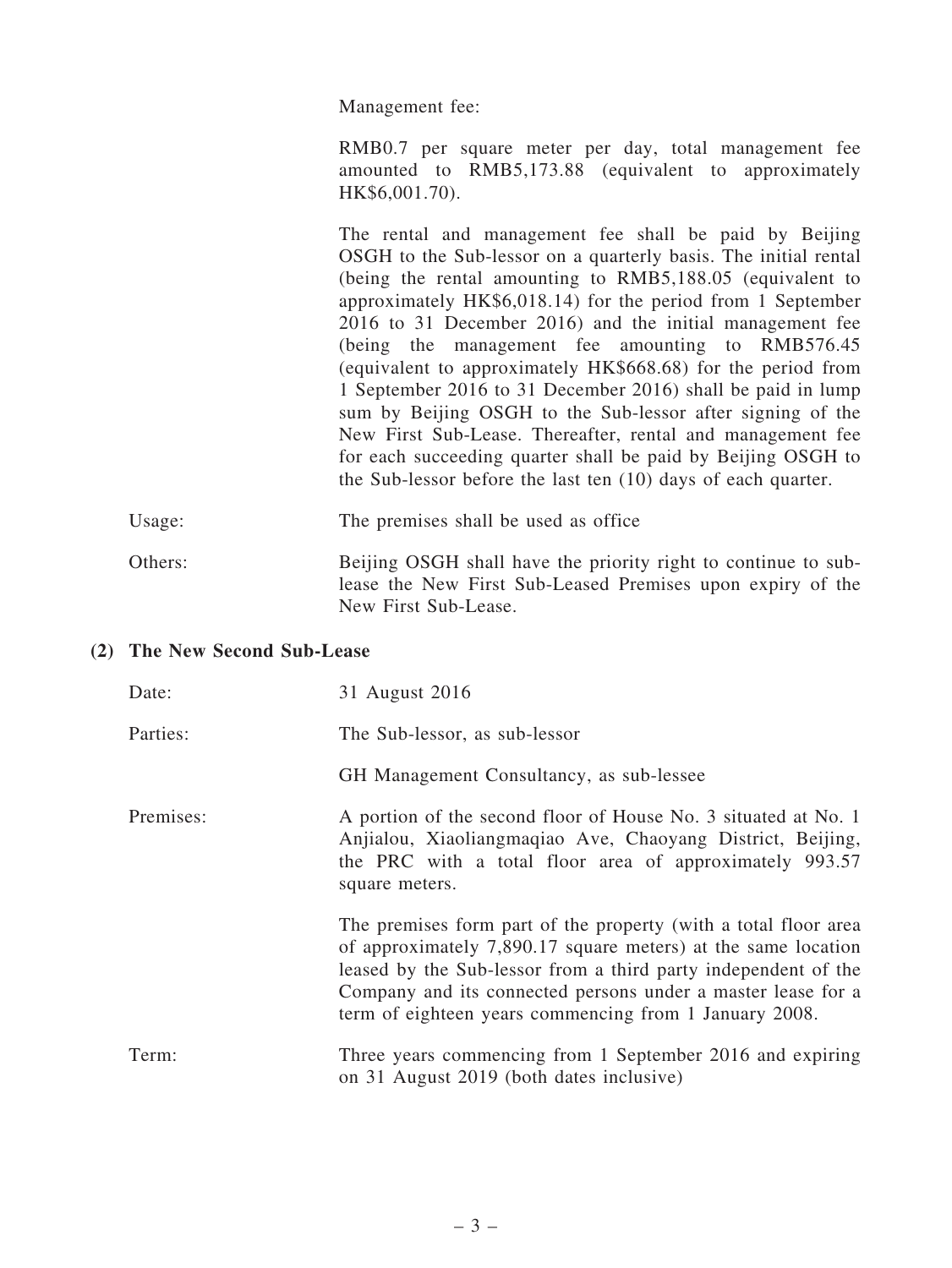|  | Rental and<br>management fee: | Rental:                                                                                                                                                                                                                                                                                                                                                                                                                                                                                                                                                                                                                                                                                                                                                                                                                              |
|--|-------------------------------|--------------------------------------------------------------------------------------------------------------------------------------------------------------------------------------------------------------------------------------------------------------------------------------------------------------------------------------------------------------------------------------------------------------------------------------------------------------------------------------------------------------------------------------------------------------------------------------------------------------------------------------------------------------------------------------------------------------------------------------------------------------------------------------------------------------------------------------|
|  |                               | <b>RMB6.3</b><br>day<br><i>(exclusive)</i><br>per<br>square meter per<br>of<br>management fee and utility fees), total rental amounted to<br>$RMB6,854,142.65$ (equivalent<br>approximately<br>to<br>HK\$7,950,805.47); and                                                                                                                                                                                                                                                                                                                                                                                                                                                                                                                                                                                                          |
|  |                               | Management fee:                                                                                                                                                                                                                                                                                                                                                                                                                                                                                                                                                                                                                                                                                                                                                                                                                      |
|  |                               | RMB0.7 per square meter per day, total management fee<br>amounted to RMB761,571.41 (equivalent to approximately<br>HK\$883,422.84).                                                                                                                                                                                                                                                                                                                                                                                                                                                                                                                                                                                                                                                                                                  |
|  |                               | The rental and management fee shall be paid by GH<br>Management Consultancy to the Sub-lessor on a quarterly<br>basis. The initial rental (being the rental amounting to<br>(equivalent<br>RMB763,657.90<br>approximately<br>to<br>HK\$885,843.16) for the period from 1 September 2016 to 31<br>December 2016) and the initial management fee (being the<br>management fee amounting to RMB84,850.88 (equivalent to<br>approximately HK\$98,427.02) for the period from 1<br>September 2016 to 31 December 2016) shall be paid in lump<br>sum by GH Management Consultancy to the Sub-lessor after<br>signing of the New Second Sub-Lease. Thereafter, rental and<br>management fee for each succeeding quarter shall be paid by<br>GH Management Consultancy to the Sub-lessor before the last<br>ten $(10)$ days of each quarter. |
|  | Usage:                        | The premises shall be used as office                                                                                                                                                                                                                                                                                                                                                                                                                                                                                                                                                                                                                                                                                                                                                                                                 |
|  | Others:                       | GH Management Consultancy shall have the priority right to<br>continue to sub-lease the New Second Sub-Leased Premises                                                                                                                                                                                                                                                                                                                                                                                                                                                                                                                                                                                                                                                                                                               |

### ANNUAL CAPS AND BASIS FOR DETERMINING THE ANNUAL CAPS

The aggregated amount of rental and management fee paid by the Group to the Sub-lessor under the First Sub-Lease Second Renewal Agreement and the Previous Second Sub-Lease for each of the financial years ended 31 December 2014 and 31 December 2015 were RMB2,561,115 and RMB2,611,560 respectively.

upon expiry of the New Second Sub-Lease.

The Caps in respect of the transactions contemplated under the New First Sub-Lease and the New Second Sub-Lease for the years ending 31 December 2016, 31 December 2017, 31 December 2018 and 31 December 2019 shall be as follows:

| (a) For the year ending 31 December 2016 | Approximately RMB2,100,000    |
|------------------------------------------|-------------------------------|
| (from 1 January 2016 to 31 December      | (equivalent to approximately) |
| 2016) (Note)                             | HK\$2,436,000)                |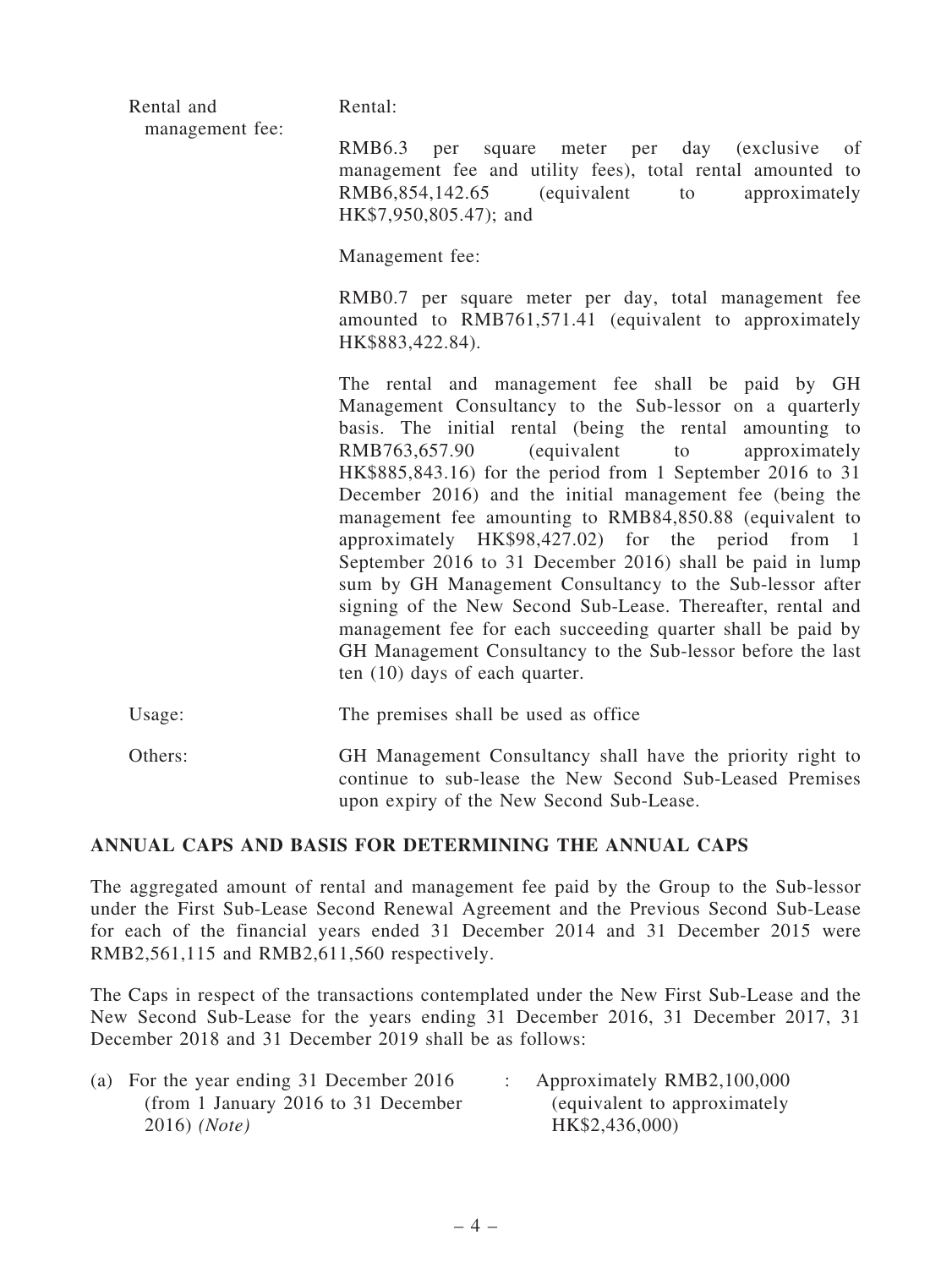- (b) For the year ending 31 December 2017 (from 1 January 2017 to 31 December 2017)
- (c) For the year ending 31 December 2018 (from 1 January 2018 to 31 December 2018)
- (d) For the year ending 31 December 2019 (from 1 January 2019 to 31 August 2019)
- : Approximately RMB2,600,000 (equivalent to approximately HK\$3,016,000)
- : Approximately RMB2,600,000 (equivalent to approximately HK\$3,016,000)
- : Approximately RMB1,800,000 (equivalent to approximately HK\$2,088,000)
- *Note:* Including in the cap amount for the year ending 31 December 2016 is the aggregated amount of rental and management fee paid by Beijing OSGH and GH Management Consultancy to the Sub-lessor under the First Sub-Lease Second Renewal Agreement and the Previous Second Sub-Lease during the period from 1 January 2016 to 30 June 2016.

The terms of the New First Sub-Lease and the New Second Sub-Lease were determined after arm's length negotiation and on normal commercial terms. The rental and management fee under the New First Sub-Lease and the New Second Sub-Lease were determined by reference to the prevailing market rates of similar properties at the nearby locations. The Caps were determined based on the estimated approximate rental and management fee payable by Beijing OSGH and GH Management Consultancy to the Sub-lessor under the New First Sub-Lease and the New Second Sub-Lease respectively.

## REASONS FOR ENTERING INTO THE CONTINUING CONNECTED **TRANSACTIONS**

Reasonable adjustments are made to the rental and management fee under the New First Sub-Lease and the New Second Sub-Lease with reference to the prevailing market rates of similar properties at the nearby locations. The Board considers that it is beneficial to the Group to enter into the New First Sub-Lease and the New Second Sub-Lease so that the Group is able to maintain its office at the same location with reasonable rates of rental and management fee.

The Directors (including the independent non-executive Directors) are of the view that the New First Sub-Lease and the New Second Sub-Lease have been entered into in the ordinary and usual course of business of the Group and on normal commercial terms and the terms and Caps thereof are fair and reasonable and in the interests of the Company and the shareholders of the Company as a whole.

### LISTING RULES IMPLICATIONS

Mr. Wu and Ms. Wu hold as to 99% and 1% of the equity interest of the Sub-lessor respectively. Mr. Wu, the chairman, a Director and the controlling shareholder of the Company, is interested in an aggregate of approximately 67.15% of the entire issued share capital of the Company as at the date of this announcement. Ms. Wu is a Director of the Company. Therefore, the Sub-lessor is a connected person of the Company, and the transactions contemplated under the New First Sub-Lease and the New Second Sub-Lease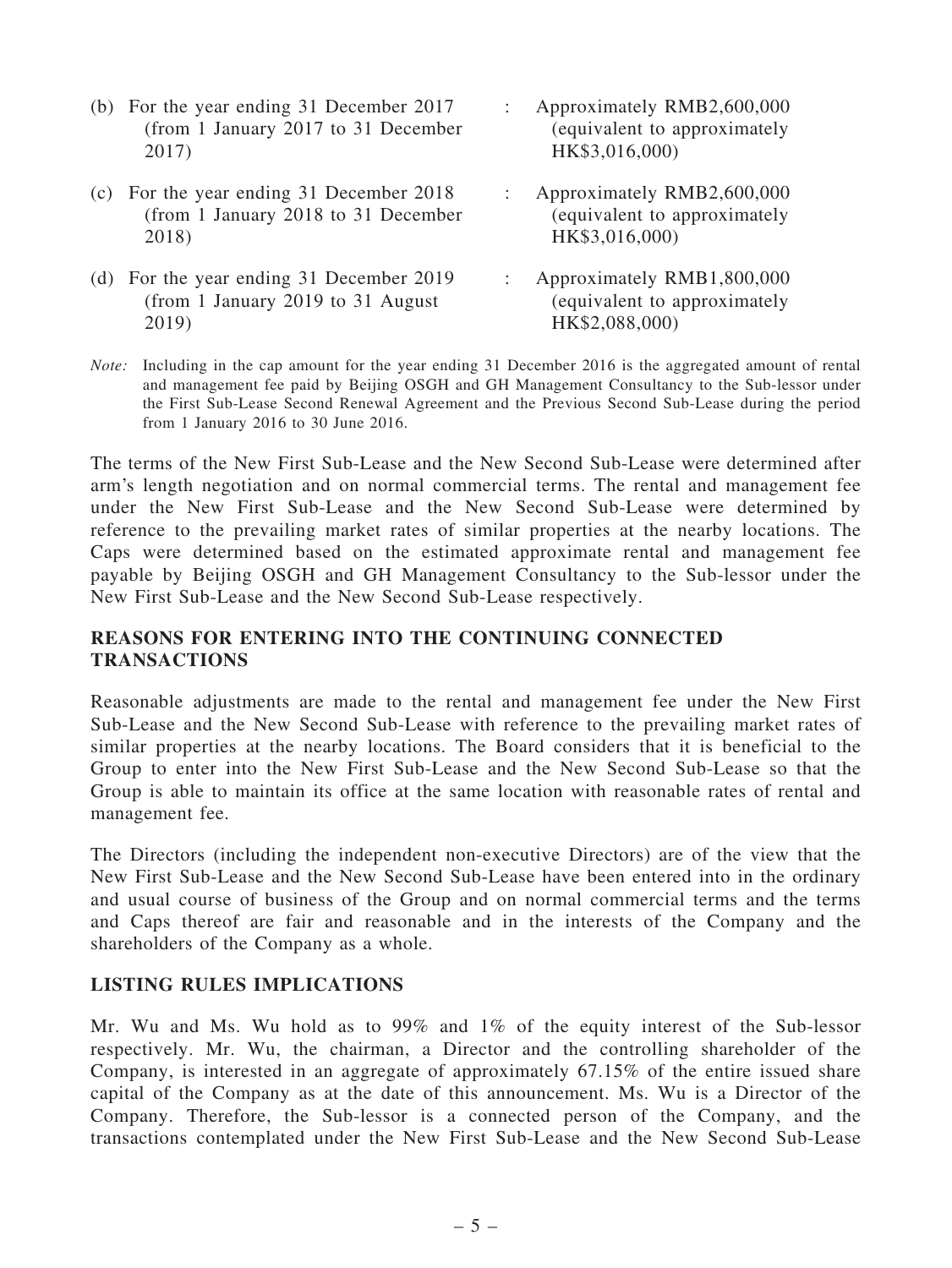constitute continuing connected transactions of the Company. Moreover, Ms. Wu is the younger sister of Mr. Wu and is an associate of Mr. Wu under Chapter 14A of the Listing Rules.

As the relevant percentage ratios in respect of the Caps under Rule 14.07 of the Listing Rules are more than 0.1% but less than 5%, the New First Sub-Lease and the New Second Sub-Lease are subject to the reporting, announcement and annual review requirements but are exempt from independent shareholders' approval requirement under Chapter 14A of the Listing Rules.

In view of their interest stated above, Mr. Wu and Ms. Wu have abstained from voting on the relevant board resolutions for approving the New First Sub-Lease and the New Second Sub-Lease. To the best of the Directors' knowledge, information and belief having made all reasonable enquiries, save as Mr. Wu and Ms. Wu, none of the Directors has material interest in the transactions contemplated under the New First Sub-Lease and the New Second Sub-Lease and none of them is required to abstain from voting on the relevant board resolutions.

## INFORMATION ON THE COMPANY, BEIJING OSGH, GH MANAGEMENT CONSULTANCY AND THE SUB-LESSOR

## The Company

The Company is an investment holding company incorporated in Bermuda with limited liability, the shares of which are listed on the Main Board of the Stock Exchange.

The Group is principally engaged in the production, financing and distribution of motion pictures as well as theatre operation. As of 31 August 2016, the Group operates 104 cinemas with a total of 760 screens across China, Hong Kong, Taiwan and Singapore, and is a leading distributor in the region.

### Beijing OSGH

Beijing OSGH is principally engaged in TV and films production.

### GH Management Consultancy

GH Management Consultancy is principally engaged in the management consultancy services.

#### Sub-lessor

The principal activity of the Sub-lessor is investment holding.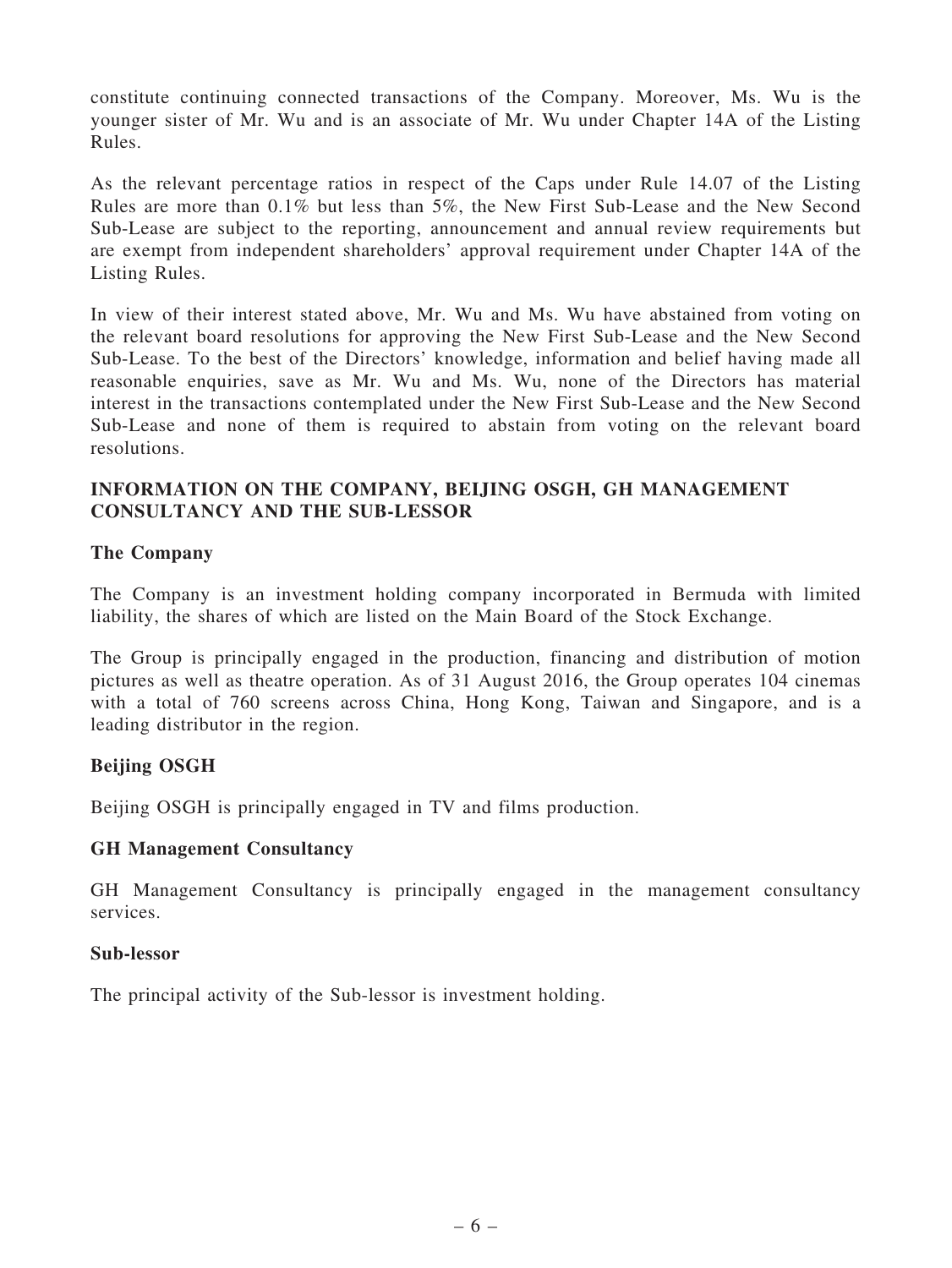## DEFINITIONS

In this announcement, the following expressions shall have the following meanings unless the context otherwise requires:

| "Associate(s)"              | has the meaning ascribed to it under the Listing Rules;                                                                                                                                                                                                                                                                                                                                                                                                                                                                                |
|-----------------------------|----------------------------------------------------------------------------------------------------------------------------------------------------------------------------------------------------------------------------------------------------------------------------------------------------------------------------------------------------------------------------------------------------------------------------------------------------------------------------------------------------------------------------------------|
| "Beijing OSGH"              | 北京橙天嘉禾影視製作有限公司 (Orange Sky Golden<br>Harvest (Beijing) TV & Film Production Company<br>Limited*), a company established in the PRC and an<br>indirect wholly-owned subsidiary of the Company;                                                                                                                                                                                                                                                                                                                                          |
| "Board"                     | the board of Directors of the Company;                                                                                                                                                                                                                                                                                                                                                                                                                                                                                                 |
| "Caps"                      | for the purpose of Chapter 14A of the Listing Rules, the<br>proposed annual caps in respect of the transactions<br>contemplated under the New First Sub-Lease and the New<br>Second Sub-Lease for the year ending 31 December 2016<br>(from 1 January 2016 to 31 December 2016), the year<br>ending 31 December 2017 (from 1 January 2017 to 31<br>December 2017), the year ending 31 December 2018 (from<br>1 January 2018 to 31 December 2018) and the year ending<br>31 December 2019 (from 1 January 2019 to 31 August<br>$2019$ ; |
| "Company"                   | Orange Sky Golden Harvest Entertainment (Holdings)<br>Limited (橙天嘉禾娛樂(集團)有限公司*), a company<br>incorporated in Bermuda with limited liability, the shares of<br>which are listed on the Main Board of the Stock Exchange;                                                                                                                                                                                                                                                                                                               |
| "Connected Person(s)"       | has the meaning ascribed to it under the Listing Rules;                                                                                                                                                                                                                                                                                                                                                                                                                                                                                |
| "Controlling Shareholder"   | has the meaning ascribed to it under the Listing Rules;                                                                                                                                                                                                                                                                                                                                                                                                                                                                                |
| "Director(s)"               | director(s) of the Company;                                                                                                                                                                                                                                                                                                                                                                                                                                                                                                            |
| "First Sub-Lease"           | the sub-lease agreement dated 13 January 2011 entered into<br>between the Sub-lessor, as sub-lessor, and Beijing OSGH,<br>as sub-lessee, in relation to the sub-leasing of the First Sub-<br>Leased Premises to Beijing OSGH;                                                                                                                                                                                                                                                                                                          |
| "First Sub-Leased Premises" | the office premises with a total floor area of approximately<br>166.49 square meters occupying the first floor and a portion<br>of the second floor of House No. 3 situated at No. 1<br>Anjialou, Xiaoliangmaqiao Ave, Chaoyang District, Beijing,<br>the PRC (中國北京市朝陽區小亮馬橋路安家樓1號院3號樓<br>1層及2層部分);                                                                                                                                                                                                                                     |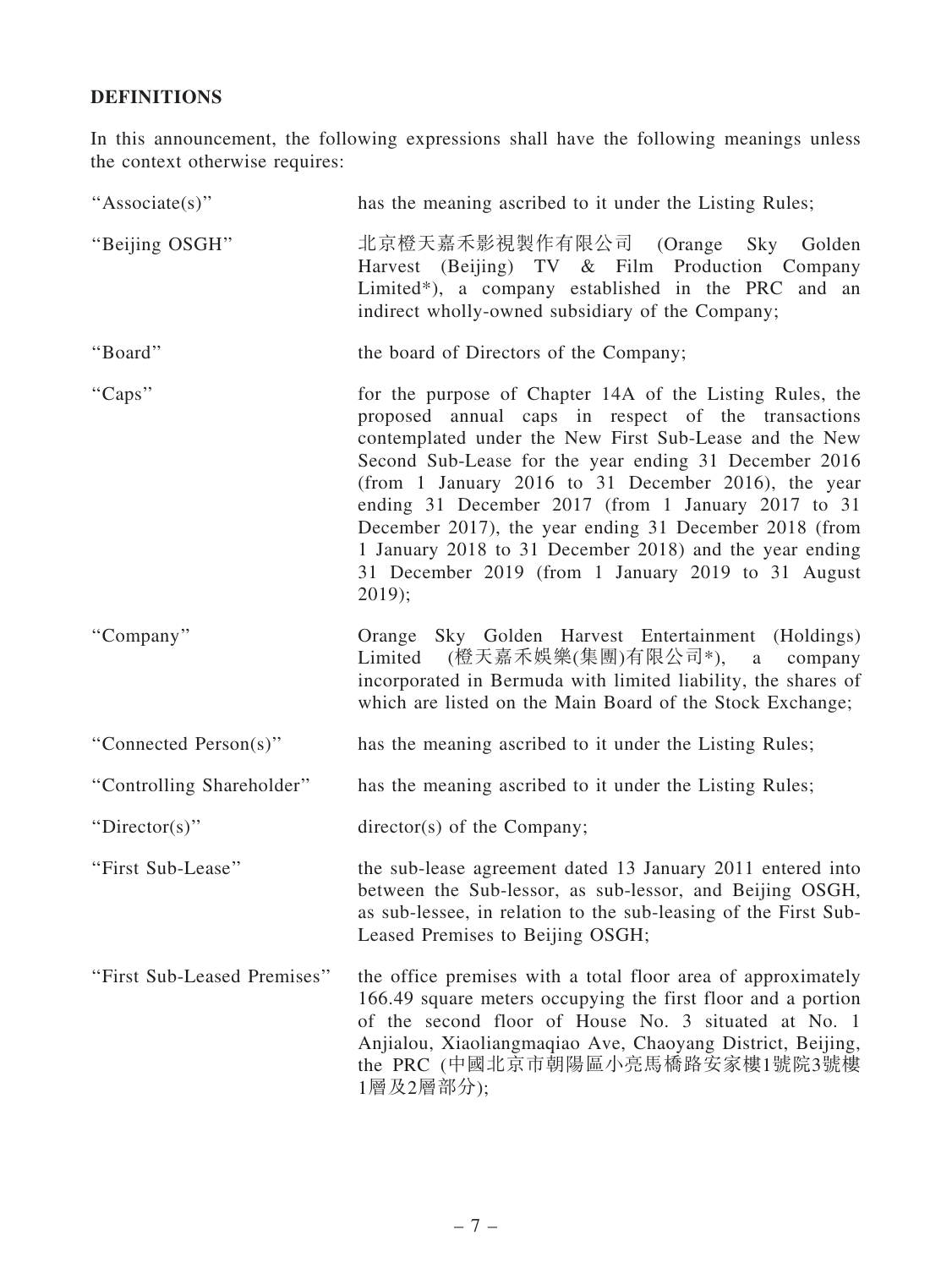| "First Sub-Lease Renewal<br>Agreement"        | the renewal agreement dated 5 September 2011 entered into<br>between the Sub-lessor, as sub-lessor, and Beijing OSGH,<br>as sub-lessee, in relation to the renewal of the First Sub-<br>Lease in relation to the First Sub-Leased Premises;                                                      |
|-----------------------------------------------|--------------------------------------------------------------------------------------------------------------------------------------------------------------------------------------------------------------------------------------------------------------------------------------------------|
| "First Sub-Lease Second<br>Renewal Agreement" | the renewal agreement dated 28 June 2013 entered into<br>between the Sub-lessor, as sub-lessor, and Beijing OSGH,<br>as sub-lessee, in relation to the renewal of the First Sub-<br>Lease Renewal Agreement and sub-leasing of an additional<br>floor area of approximately 25.39 square meters; |
| "GH Management<br>Consultancy"                | 北京嘉禾影城管理諮詢有限公司 (Golden Harvest (Beijing)<br>Cinema Management Consultancy Company Limited*), a<br>company incorporated in the PRC and an indirect wholly-<br>owned subsidiary of the Company and a wholly-owned<br>subsidiary of OSGH (China);                                                   |
| "Group"                                       | the Company and its subsidiaries;                                                                                                                                                                                                                                                                |
| "Hong Kong"                                   | Hong Kong Special Administrative Region of the PRC;                                                                                                                                                                                                                                              |
| "Listing Rules"                               | Rules Governing the Listing of Securities on the Stock<br>Exchange;                                                                                                                                                                                                                              |
| "Mr. Wu"                                      | Mr. Wu Kebo, the chairman of the Board, a Director and the<br>controlling shareholder of the Company, who is interested in<br>approximately 67.15% of the entire issued share capital of<br>the Company as at the date of this announcement;                                                     |
| "Ms. Wu"                                      | Ms. Wu Keyan, a Director of the Company and the younger<br>sister of Mr. Wu;                                                                                                                                                                                                                     |
| "New First Sub-Lease"                         | the agreement dated 31 August 2016 entered into between<br>the Sub-lessor, as sub-lessor, and Beijing OSGH, as sub-<br>lessee, in relation to the sub-leasing of the New First Sub-<br>Leased Premises;                                                                                          |
| "New First Sub-Leased<br>Premises"            | the office premises with a total floor area of approximately<br>6.75 square meters occupying a portion of the second floor<br>of House No. 3 situated at No. 1 Anjialou, Xiaoliangmaqiao<br>Ave, Chaoyang District, Beijing, the PRC (中國北京市朝陽<br>區小亮馬橋路安家樓1號院3號樓2層部分);                           |
| "New Second Sub-Lease"                        | the agreement dated 31 August 2016 entered into between<br>sub-lessor, and GH<br>the<br>Sub-lessor, as<br>Management<br>Consultancy, as sub-lessee, in relation to the sub-leasing of<br>the New Second Sub-Leased Premises;                                                                     |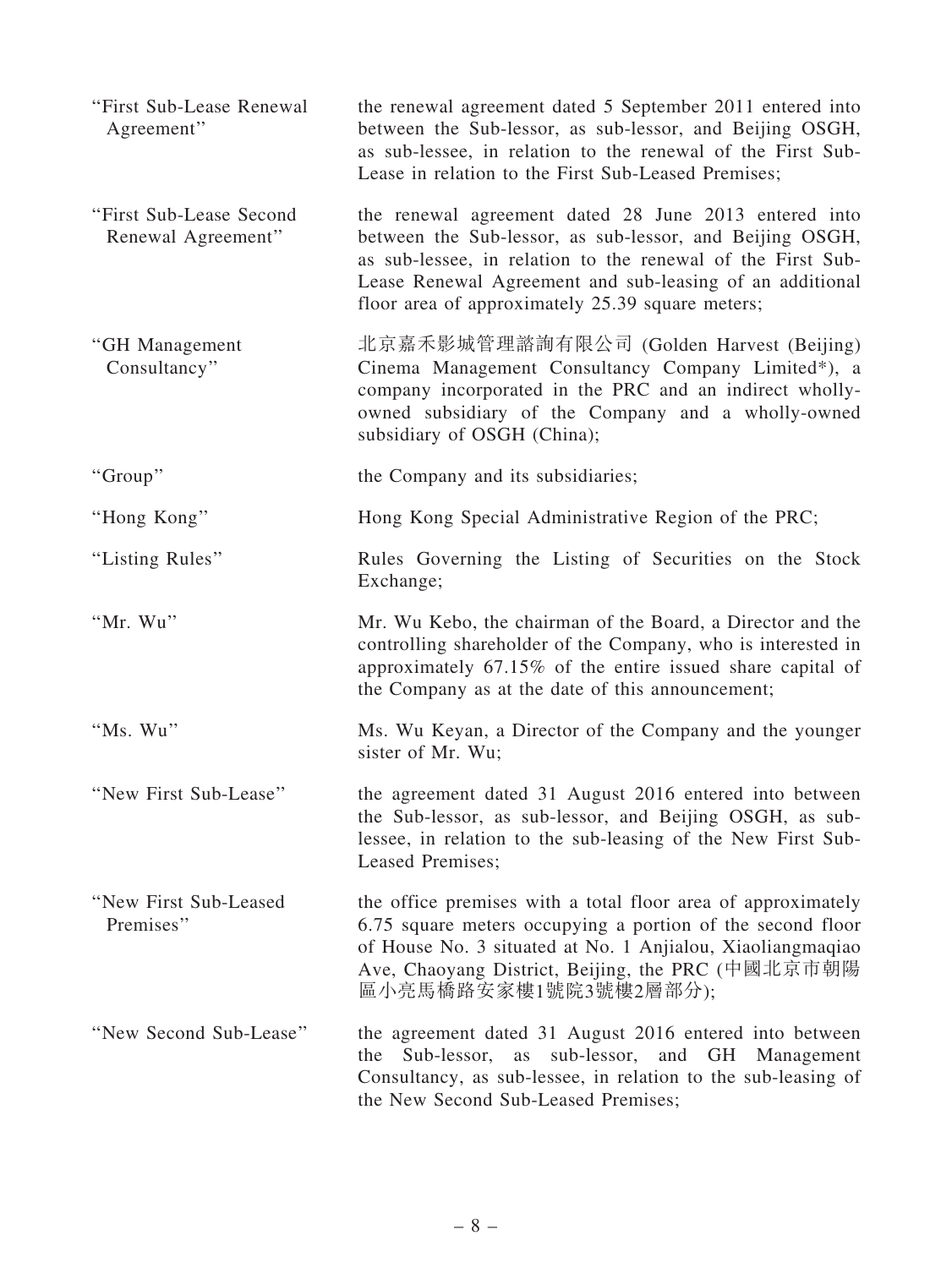| "New Second Sub-Leased<br>Premises"       | the office premises with a total floor area of approximately<br>993.57 square meters occupying a portion of the second<br>floor of House No. 3 situated at No. 1 Anjialou,<br>Xiaoliangmaqiao Ave, Chaoyang District, Beijing, the PRC<br>(中國北京市朝陽區小亮馬橋路安家樓1號院3號樓2層部分);                                                                                          |
|-------------------------------------------|------------------------------------------------------------------------------------------------------------------------------------------------------------------------------------------------------------------------------------------------------------------------------------------------------------------------------------------------------------------|
| "PRC"                                     | the People's Republic of China, for the purpose of this<br>announcement, excluding Hong Kong, Macau Special<br>Administrative Region and Taiwan;                                                                                                                                                                                                                 |
| "Previous Second Sub-<br>Lease"           | the agreement dated 28 June 2013 entered into between the<br>Sub-lessor, as sub-lessor, and GH Management Consultancy,<br>as sub-lessee, in relation to the sub-leasing of the Previous<br>Second Sub-Leased Premises;                                                                                                                                           |
| "Previous Second Sub-<br>Leased Premises" | the office premises with a total floor area of approximately<br>1,020.61 square meters occupying the second floor and a<br>portion of the third floor of House No. 3 and a portion of<br>the first floor of House No. 7 situated at No. 1 Anjialou,<br>Xiaoliangmaqiao Ave, Chaoyang District, Beijing, the PRC<br>(中國北京市朝陽區小亮馬橋路安家樓1號院3號樓2層及3層<br>部分以及7號樓1層部分); |
| "Stock Exchange"                          | The Stock Exchange of Hong Kong Limited;                                                                                                                                                                                                                                                                                                                         |
| "Sub-lessor"                              | 北京橙天影院投資管理有限公司<br>(Beijing)<br>Orange<br>Sky<br>Cinema Investment Management Company Limited*), a<br>company established in the PRC and wholly-owned by Mr.<br>Wu and Ms. Wu;                                                                                                                                                                                    |
| "HK\$"                                    | Hong Kong dollars, the lawful currency of Hong Kong;                                                                                                                                                                                                                                                                                                             |
| "RMB"                                     | Renminbi, the lawful currency of the PRC; and                                                                                                                                                                                                                                                                                                                    |
| $\cdot \cdot \mathcal{A}$                 | per cent.                                                                                                                                                                                                                                                                                                                                                        |

In this announcement, the exchange rate of RMB1 to HK\$1.16 is used for reference only.

## By order of the Board Orange Sky Golden Harvest Entertainment (Holdings) Limited Leung Wing Chong *Company Secretary*

Hong Kong, 23 September 2016